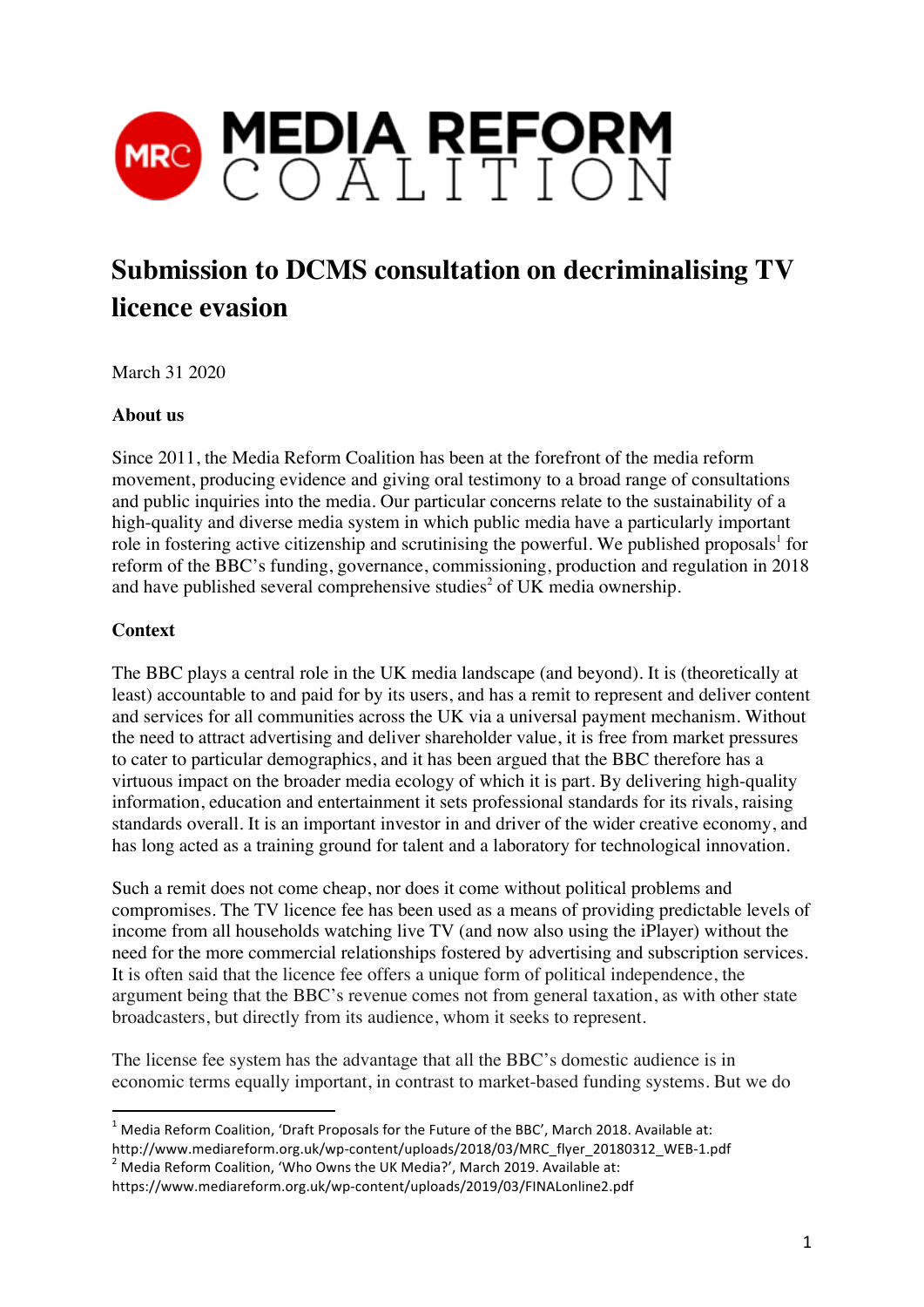not believe that it affords the political independence that its uncritical supporters like to imagine.

Governments have always set the rate of the license fee, which has meant that the BBC's major source of funding has always been highly politicised. In 2015, the Conservative Chancellor George Osborne negotiated a secret deal with the BBC's director general, Lord Hall, prompting a former chair, Christopher Bland, to warn that the BBC was drawing 'closer to becoming an arm of government'.<sup>3</sup> The government, more or less, forced the BBC to pay for the over-75 licence fee concession (as had been threatened in 2010) in return for a small increase in the licence fee itself (a concession which, of course, the BBC has partially abolished). This move meant involving what is supposed to be an entirely *apolitical* organisation in the delivery of welfare policy. 4

The Media Reform Coalition has long made it clear that we do not believe that the *status quo* in terms of the funding of the BBC is satisfactory. The television licence fee is an outdated and regressive means of financing public media; it is regressive in that it is a flat 'tax' paid for by virtually all households irrespective of their economic status, and outdated because it remains a *television* licence fee at a time when audio visual content is increasingly delivered online. We would like to see a more *progressive* mechanism: meaning one that acknowledges socio-economic differentials (such as the public service broadcasting tax in Finland or the household levy in Germany<sup>5</sup>), but also one that is relevant to a digital world. We need, at the very least, a digital licence fee, payable by all households that maintains the tradition of universal funding, but which recognises important differences in the ability to pay.

Sadly, however, the legitimacy and future of the licence fee does not feature in the current consultation, which considers simply whether to decriminalise non-payment: a question which is impossible for us to answer without a more general debate on BBC funding (something that is not due to take place until toward the next Charter Review in 2027).

## **Decriminalisation: why now?**

Proposals to decriminalise TV licence evasion are not new. Nearly 20 years ago, a Review of the Criminal Courts of England and Wales carried for the government recommended that 'the use of a television without a licence should remain a criminal offence'. <sup>6</sup> The government examined it again in 2015, with the then Prime Minister, David Cameron, suggesting that dropping criminal sanctions for non-payers was an 'interesting idea'. Yet despite more than 140 MPs from different political parties signing up to an amendment to the deregulation bill on decriminalising non-payment,<sup>7</sup> the government chose not to pursue decriminalisation.

<sup>&</sup>lt;u>and the soun-off concepts of</u><br>A Quoted in Jon Stone, 'The BBC is worrying close to becoming an arm of the Government, says its own former chairman', *Independent*, 6 July 2015. Available at: https://www.independent.co.uk/news/uk/politics/the-bbcis-worryingly-close-to-becoming-an-arm-of-the-government-says-its-own-former-chair-10368284.html <sup>4</sup>

<sup>&</sup>lt;sup>4</sup> Jane Martinson and John Plunkett, 'George Osborne forces BBC to pay for over-75s TV licences', The Guardian, 6 July 2015. Available at: https://www.theguardian.com/media/2015/jul/06/osborne-slashes-bbcbudget-pay-over-75s-tv-licences <sup>5</sup>

 $^5$  Phil Ramsey and Christian Herzog, 'The end of the television licence fee? Applying the German household levy model to the United Kingdom', *European Journal of Communication* 33(4), pp. 430-444.

<sup>&</sup>lt;sup>6</sup> National Audit Office, *The BBC: Collecting the television licence fee*, HC 821, 15 May 2002, p. 7.

<sup>&</sup>lt;sup>7</sup> Rowena Mason and Tara Conlan, 'Cameron may back decriminalisation of licence fee non-payment', The Guardian, 18 May 2014. Available at: https://www.theguardian.com/media/2014/mar/18/david-cameron-bbclicence-fee.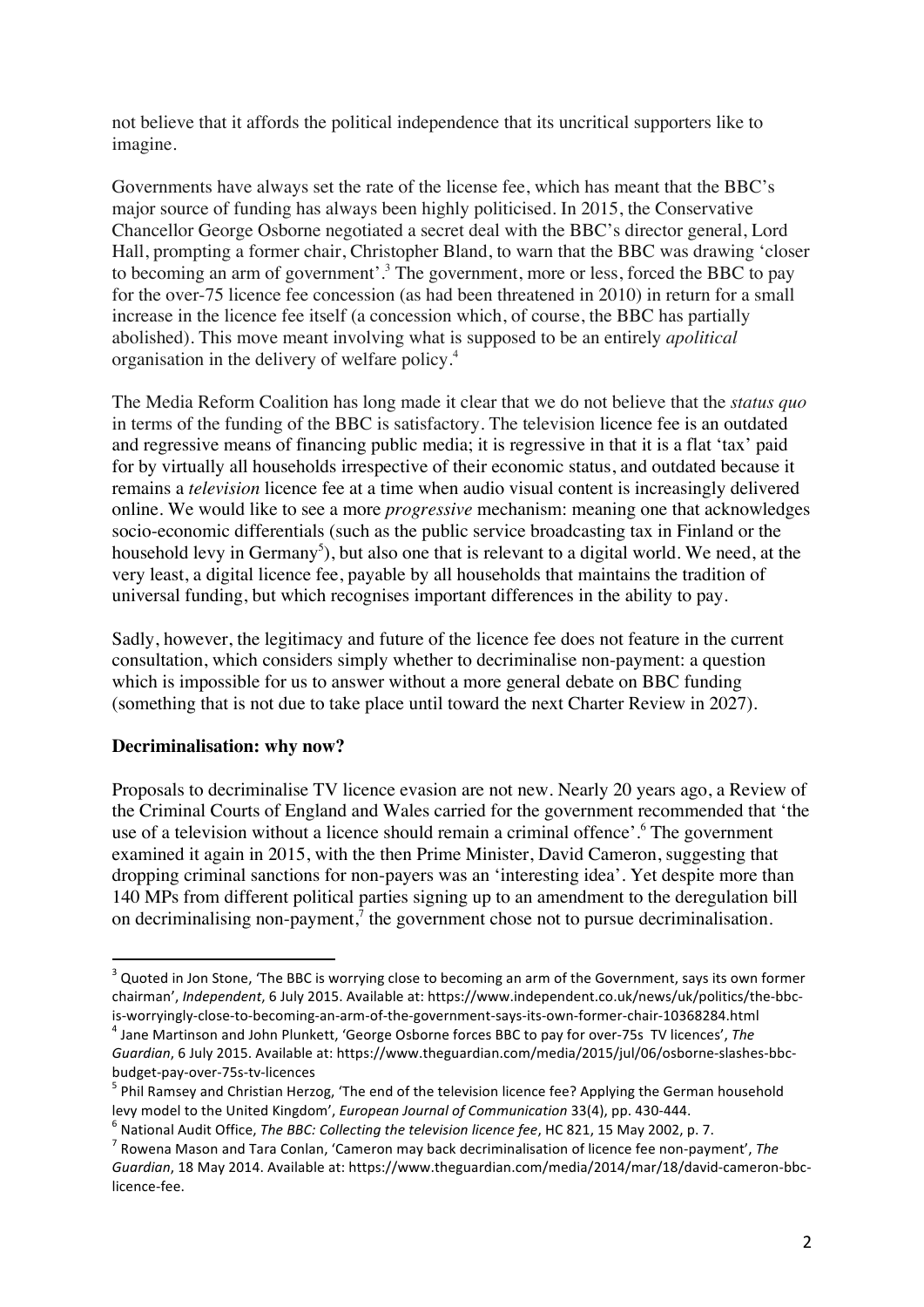In the current consultation, the government states that the underlying reasons for considering decriminalisation relate to its desire for 'fairness and proportionality' – its wish to 'avoid the proliferation of unnecessary criminal offences' and, in particular, the need to avoid a policy that disproportionately affects some of the most vulnerable groups in society. But why having previously rejected this policy is it again being considered? The government gives two reasons in the consultation document: the fact that the majority of over-75s are now due to pay for their licences, and the need to reduce the burden on the courts (even though the government acknowledges that 'significant savings in criminal court resources are…not anticipated').

We believe the current consultation is motivated less by a concern about the welfare of the poor and the vulnerable –the government's record on austerity after all is,, according to the *British Medical Journal*, linked to 120,000 excess deaths in England alone<sup>8</sup> – than by a longstanding antipathy towards the public sector. This would appear to be exacerbated by some figures in government, not least the prime minister's chief special adviser Dominic Cummings, who are said to be 'ideological' about the issue of decriminalisation and who hope to further weaken the BBC.<sup>9</sup>

In other words, we believe that this consultation is not taking place because of evidencebased concerns about technological developments, changes to media markets, legal considerations, or concern for the vulnerable, but rather is motivated by a desire to defund and intimidate the BBC.

### **Conclusion: Should TV licence evasion (the use or installation of a television receiver without a TV licence) no longer be a criminal offence?**

Other organisations and individuals will be submitting detailed responses concerning the likely impact of decriminalisation on the BBC income. We would instead like to use this opportunity to repeat some fundamental principles that we believe should underpin the discussion about how the BBC should be funded and where the burden should fall.

First, we firmly believe that the BBC should continue to be publicly funded as a universal service required to provide high-quality entertainment and impartial news and information. We are, however, not convinced that the BBC is currently doing so consistently, and have proposed a range of reforms to the BBC's governance that are beyond the remit of this consultation. In any case, we support the idea of a universal payment mechanism for content and services that are provided without discrimination to all sections of the UK population.

Secondly, we do not believe that the cost of the BBC's services should fall disproportionately on low income groups. We want to see, as soon as possible, a funding mechanism that recognises socio-economic differentials and mitigates against both criminal and civil sanctions that are likely to target the poorest and most vulnerable sections of the population. The best way of ensuring this is to develop an independent, secure and more progressive

<sup>&</sup>lt;sup>8</sup> British Media Journal, 'Health and social care spending cuts linked to 120,000 excess deaths in England, 2017. Available at: https://www.bmj.com/company/newsroom/health-and-social-care-spending-cuts-linked-to-120000-excess-deaths-in-england/ <sup>9</sup>

<sup>&</sup>lt;sup>9</sup> Steven Swinford, 'Boris Johnson at odds with Dominic Cummings over BBC licence fee', The Times, 18 February 2020.